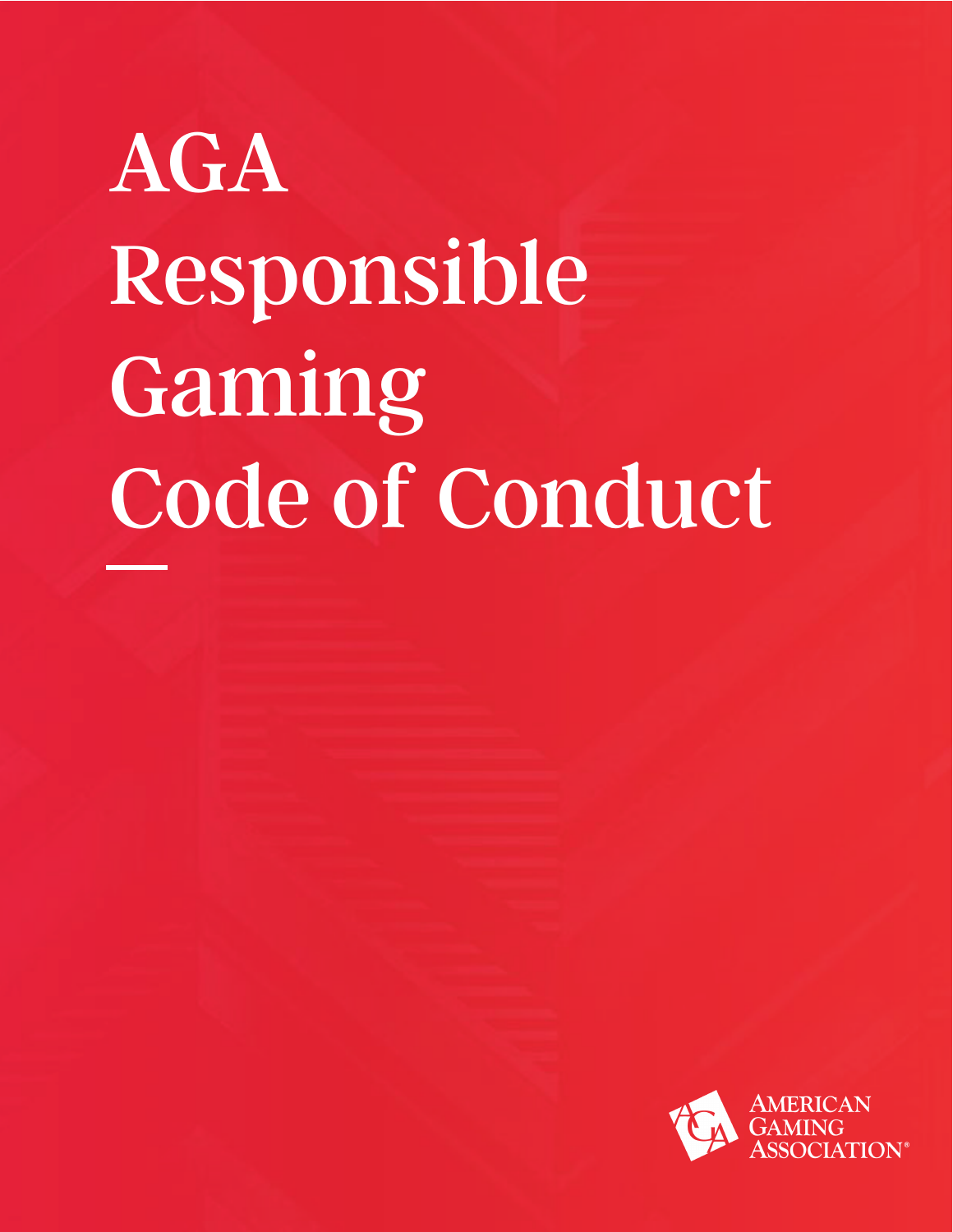The American Gaming Association (AGA) and its members pledge to prioritize responsible gaming as an integral part of our industry's daily operations across the United States.

This pledge includes provisions on employee assistance and training, alcohol service, the provision of in-person and online casino games including sports betting, and the advertising and marketing of casino gambling including sports betting. This Code also covers the commitment of our members to continue support for research initiatives and public awareness surrounding responsible gaming and underage gambling. The following Code of Conduct details how we fulfill this pledge.

# **PLEDGE TO OUR PATRONS**

## **To Promote Responsible Gaming**

- AGA members will make information available promoting responsible gaming and where to find assistance, including a toll-free helpline number. This information will be available and visible on casino floors, at cash access devices, and via digital payment platforms.
- AGA members will make available on their gaming-related websites information describing responsible gaming, their policies and practices related to responsible gaming, and where to find assistance.
- AGA members, where permitted by law, will make available to patrons and employees information generally explaining the probabilities of winning or losing at the various gambling games offered by the casino.
- Each AGA member casino and sports betting company will have a policy in effect for all of its casino properties providing opportunities for patrons to request in writing the revocation of their privileges for specific services such as:
	- Casino-issued markers

• Digital payment platforms

• Player club/card privileges

• Gambling promotions

- On-site check-cashing
- Complimentaries
- In addition, each AGA member shall make reasonable efforts on a facility-by-facility basis to honor a written request from any person, that it not knowingly grant that person access to gambling activities. For each person who makes such a request, the casino will provide the person with a listing of local or online assistance for gambling-related problems is available.
- AGA members reserve the right to exclude a patron from gambling, without a request from the patron.

## **To Prevent Underage Gambling and Unattended Minors in Casinos**

**AGA** member companies will make diligent efforts to prevent underage individuals from participating in any gambling or sports betting at casinos, loitering in the gaming area of a casino, or from gaining access to online, mobile, or in-room gambling opportunities.

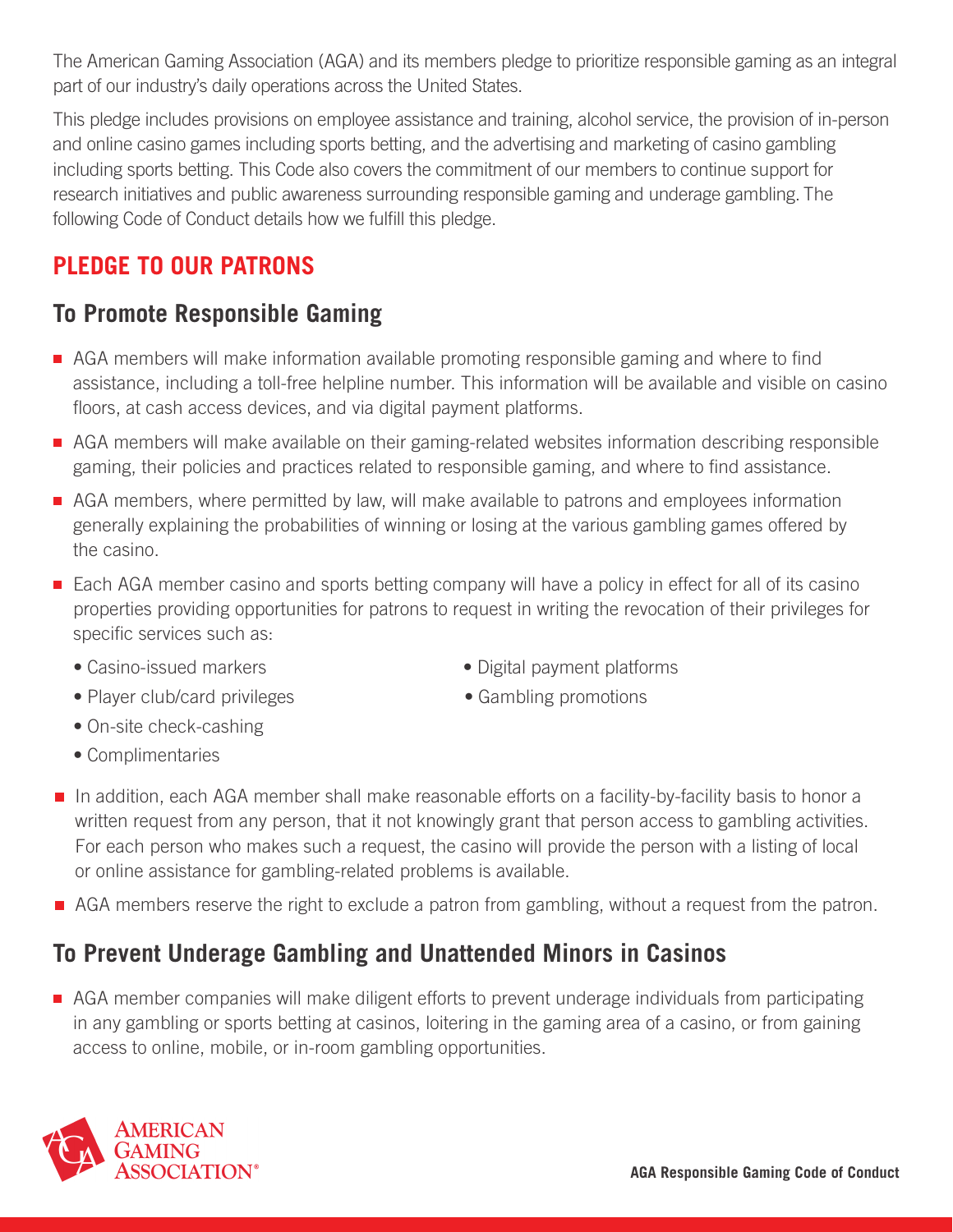- AGA member companies will communicate the legal age to gamble through messaging, as appropriate, in their properties, on their casinos' online platforms, and in gambling and sports betting promotions.
- **Employees working in relevant areas will receive training in procedures for dealing with unattended** children, underage gambling, and the purchase and consumption of alcohol and tobacco by minors.
- If a child appears to be unsupervised or in violation of local curfews and other laws, security or appropriate personnel will be contacted and reasonable steps will be taken to locate the parent or responsible adult on property or by telephone.

## **To Serve Alcoholic Beverages Responsibly**

- AGA member companies will observe a responsible beverage service policy including the following elements:
	- Casinos will not knowingly serve alcoholic beverages to a minor.
	- Casinos will not knowingly serve alcoholic beverages to a visibly intoxicated patron.
	- Casinos will make a diligent effort not to permit casino gambling by a visibly intoxicated patron.
- AGA member companies will ensure that appropriate casino employees are trained in the company's responsible alcoholic beverage service policy, and will provide periodic refresher training to those employees.

#### **To Advertise Responsibly**

- This Code applies to AGA member companies' advertising and marketing of casino gambling including sports betting and online gaming. It does not pertain to advertising and marketing that is primarily of hotels, restaurants, and entertainment that may be associated with or operated or promoted by casinos.
- For the purposes of this Code, advertising and marketing includes, among other media: radio and television ads, print, direct mail, social media, billboards, and internet promotions.
- Casino gambling including sports betting and online gaming advertising and marketing will:
	- Contain a responsible gaming message and/or a toll-free helpline number where practical.
	- Reflect generally accepted contemporary standards of good taste.
	- Strictly comply with all state and federal standards to make no false or misleading claims or create a suggestion that the probabilities of winning or losing at the various online and retail games, or by betting on sports contests, are different than those actually experienced.
- Casino gambling including sports betting and online gaming advertising and marketing will not:
	- Contain images, symbols, celebrity/entertainer endorsements, and/or language designed to appeal specifically to children and minors.
	- Feature anyone who is or appears to be below the legal age to participate in gambling or sports betting activity or imply that underage persons engage in casino gambling or sports betting.
	- Depart from contemporary standards of good taste that apply to all commercial messaging, as suits the context of the message or the medium utilized.
	- Be placed with such intensity and frequency that they represent saturation of that medium or become excessive.